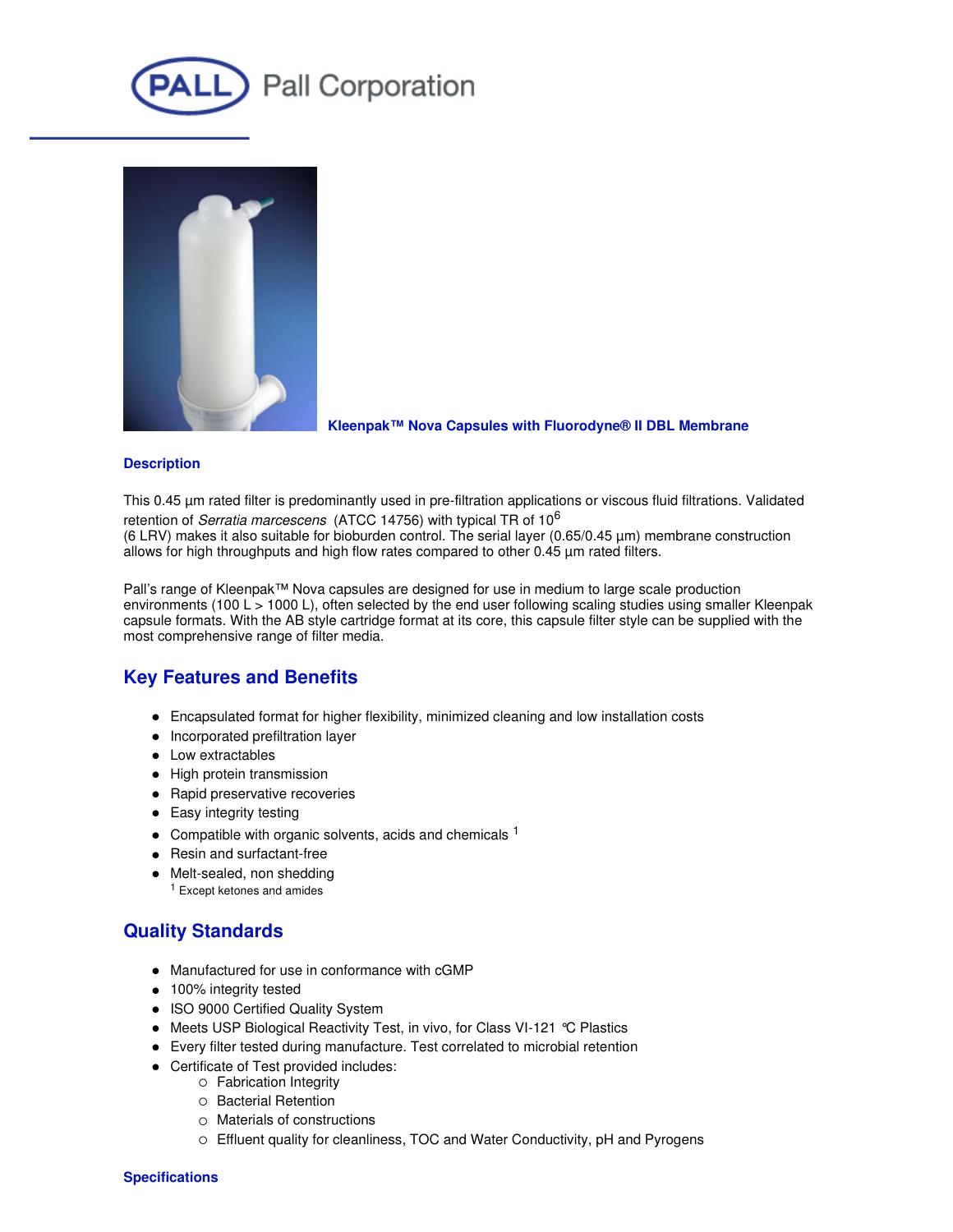#### **Materials of Construction**

| Filter Membrane    | Hydrophilic modified PVDF         |
|--------------------|-----------------------------------|
| Support/Drainage   | Polypropylene                     |
| Core/End Caps      | Polypropylene                     |
| Cage               | Polypropylene                     |
| O-rings            | Silicone elastomer                |
| Sealing Technology | Thermal bonding without adhesives |
| Housing Bowl       | Polypropylene                     |
| Housing Head*      | Polypropylene                     |

\*Formulated with TiO<sub>2</sub> whitener which does not contribute to organic extractables

### **Operating Parameters (1)**

| Maximum Temperature                               | .40 °C                            |
|---------------------------------------------------|-----------------------------------|
| Maximum Operating Pressure                        | 3 bar (44 psi) at 40 °C           |
| Maximum Differential Pressure (forward direction) | 3 bar (44 psi) at 40 $^{\circ}$ C |

(1) In compatible fluids which do not soften, swell or adversely affect the filter or its materials of construction

### **Sterilization (2)**

| Autoclavable 'G' Version | $3 \times 60$ minutes at 125 °C            |
|--------------------------|--------------------------------------------|
| Autoclavable 'S' Version | 1 x 60 minutes at 125 $\mathrm{^{\circ}C}$ |
| Gamma Irradiation        | Maximum of 50 kGy                          |

(2) • Pre-sterilized Kleenpak Nova capsules must not be re- sterilized

• Kleenpak Nova capsules must not be sterilized in-situ by passing steam under pressure

### **Typical Extractables in Water at 20 °C 3**

| 'G' Version | $<$ 10 mg per 254mm (10 in.) size |
|-------------|-----------------------------------|
| 'S' Version | $<$ 20 mg per 254mm (10 in.) size |

\*Tested on elements without pre-flushing

#### **Nominal Dimensions**

| In Line                            | NP6                        | NP7                        | NP8                |
|------------------------------------|----------------------------|----------------------------|--------------------|
| Maximum Diameter including valves  | 154 mm $(6.1 \text{ in.})$ | 154 mm $(6.1 \text{ in.})$ | 154 mm $(6.1$ in.) |
| Length with hose barb inlet/outlet | 397 mm (15.6 in.)          | 644 mm (25.4 in.)          | 895 mm (35.2 in.)  |
| Length with sanitary inlet/outlet  | 335 mm (13.2 in.)          | 584 mm (23.0 in.)          | 834 mm (32.8 in.)  |

| T Style                           | NT6                  | NT7               | NT8               |
|-----------------------------------|----------------------|-------------------|-------------------|
| Maximum Diameter including valves | $240$ mm $(9.5$ in.) | 240 mm (9.5 in.)  | 240 mm (9.5 in.)  |
| Length                            | 349 mm (13.7 in.)    | 598 mm (23.5 in.) | 848 mm (33.4 in.) |